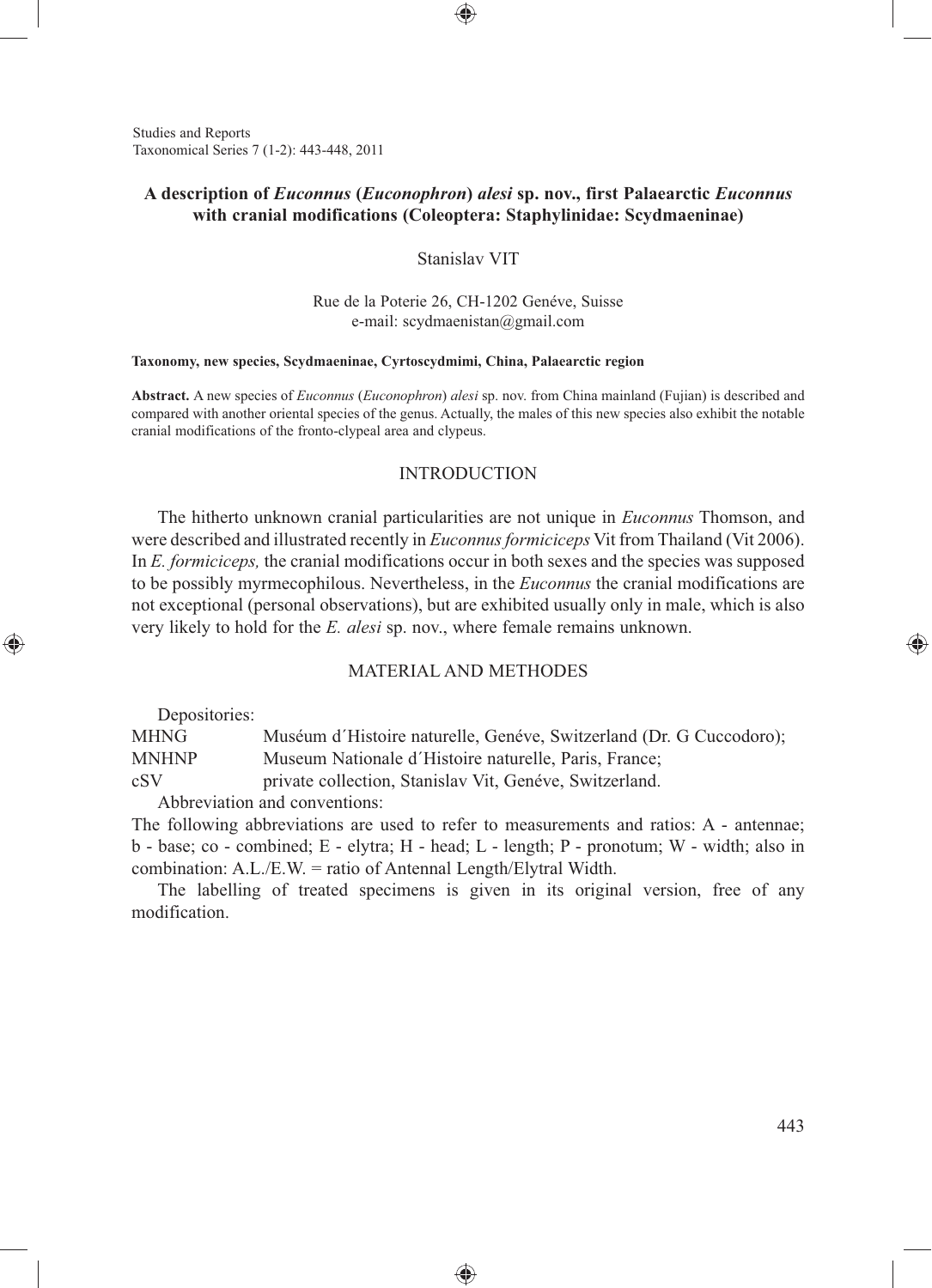#### **SYSTEMATICS**

⊕

## *Euconnus* **(***Euconophron***)** *alesi* **sp. nov.**

(Figs 1-11)

**Type material.** Holotype ( $\Diamond$ ): CHINA: Fujian Province, Wuyi Shan, ca 800 m, Sangan, 2.vi.2001, N27°75´ E117° 68', Leg. J. Cooter + P. Hlavac, Sieved mixed forest litter (cSV). Paratypes (2  $\partial \partial$ ): CHINA FUJIAN prov Wuyi Shan Nat. Res Sangan env. (900 m), 30.v-12.vi.2001, Hlavac & Cooter lgt (cSV, MHNG).

**Description.** Colour medium reddish-brown. Body length 1.53 -160 mm, body width 0.63-0.70 mm, integument glossy; pronotal base with only two lateral basal foveae; wings normally developed in male Body with fairly dense, long and suberect setae.

Head small, subrounded in dorsal aspect, as long as wide (including eyes); eyes well developed in male, but not strongly protuberant laterally (Fig. 1); occipital edge moderately projected backward (Fig. 2); frontoclypeal area significantly modified in male (Figs 1-2), exhibiting a deep median cavity recovered dorsally by a thick and obtuse frontal bump and frontally by a wide postclypeal blade directed backward, reaching each other (Figs 1, 2, 3) but not fused distally (Fig. 4). Frons apparently not fused with clypeus, slopping to the latter by a kind of narrow acute frontal projection (Fig. 3) separated by a suture and reaching medial splitting of the clypeus; clypeus divided medially (Fig. 5); labrum normally developed;

Antennae just slightly longer than combined length of head and pronotum, (ratio A.L./L.H.P.co.: 1.04), and longer than combined width of elytra (ratio A.L./.co.E.W.: 1.14); antennal club four-segmented, very distinctive (Fig. 6), as long as antennomeres 2-6 combined; only antennomeres 9 and 10 transverse, antennomeres 11 - 9 finely bordered basally, apical antennomere elongate, nearly 1.5 times as long as wide; pedicle about twice as long as broad, shorter than scape, and just slightly shorter than two following antennomeres combined; antennomeres 3 - 7 longer than wide, subcylindrical, subequal; apex of antennomere 7 clinched inside the base of the antennomere 8 (Fig. 7).

⊕

Pronotum about as long as wide (ratio P.L./P.W. 0.95),densely setose, setation masking shallow prebasal lateral foveae (Fig. 8); shape of pronotum bell-like or subconical, convergent anteriorly, sides strongly convex; basal edge not bordered, bearing two prebasal pits, located very laterally, near the obtuse lateral carina.

Elytra longer than wide (ratio E.L./co.E.W.: 1.27-1.29), strongly convex; bearing subobliterate shallow punctures, covered with rather long suberect setae; dorsum nondepressed along the sutural edge; elytral base about as wide as that of pronotum, humeri fairly prominent; humeral ridge pronounced, distinctly separated from the disc (Fig. 8); base of each elytron with two non-tomentous basal foveae; scutellum small, generally hidden; basal parascutellar ridge absent (Figs 8, 9).

Venter free of sexual secondary characters on trochanters, metasternum or sternites. Mesosternum with a blade-like, strongly raised sternal lamina, higher than procoxae, thickened and pigmented on its fairly granulated and setose ventral edge, fused with metasternum, where slightly depressed, bearing an ovoid median pit; metasternum strongly convex in male, twice as wide as long, about one and half longer (including the process separating metacoxae) than sternal lamina and shorter than five following abdominal

♠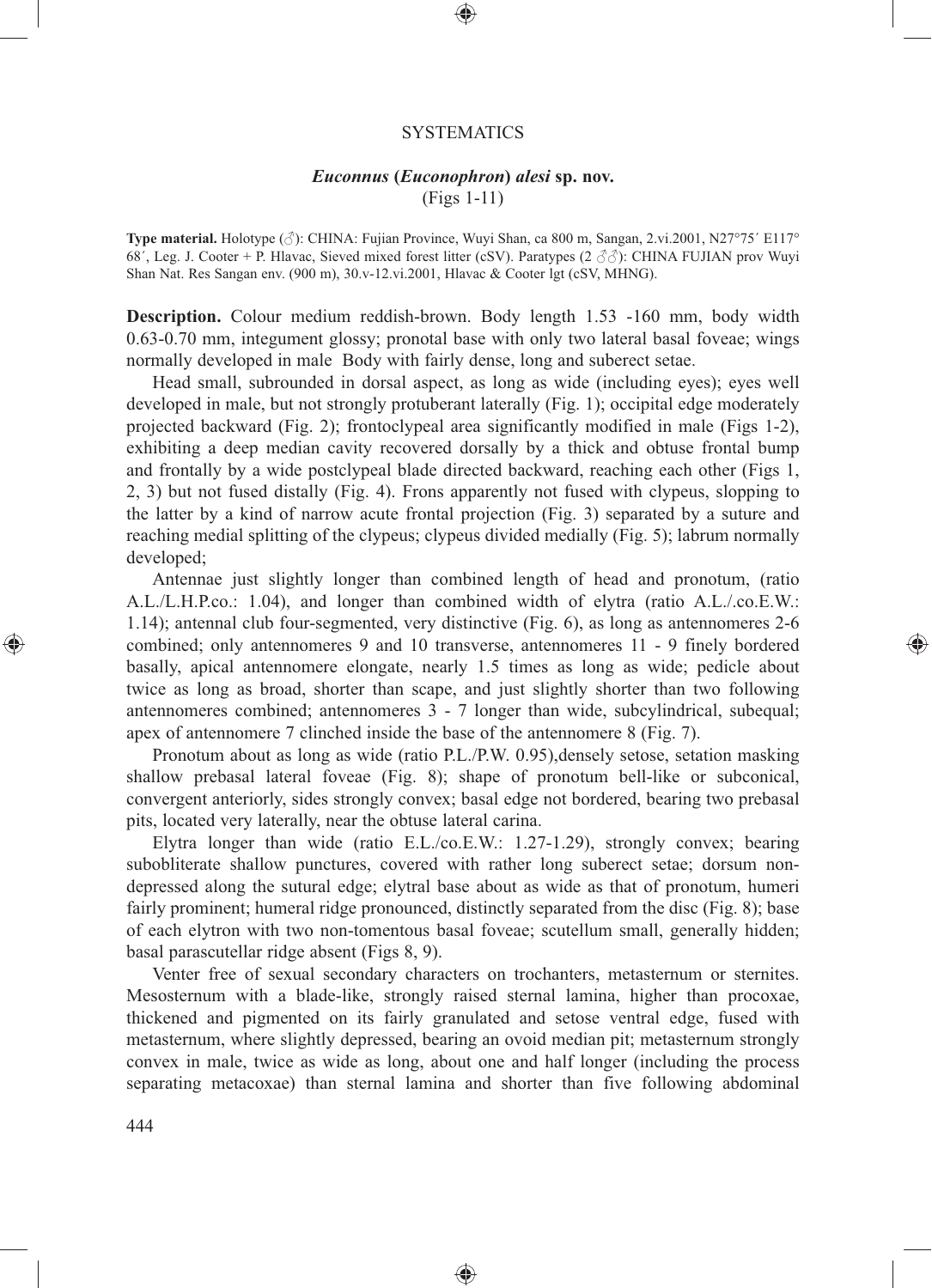

 $\bigoplus$ 

 $\bigoplus$ 

Figs 1-6. *E.* (*Euconophron*) *alesi* sp. nov. 1 - male head, in dorsal aspect; Fig. 2- idem, in lateral aspect; Fig. 3 idem, in frontal aspect; Fig. 4- idem, meeting of the frontal and postclypeal processes; Fig. 5- idem, medially split clypeus; Fig. 6- antennal club.

 $\bigoplus$ 

 $\bigoplus$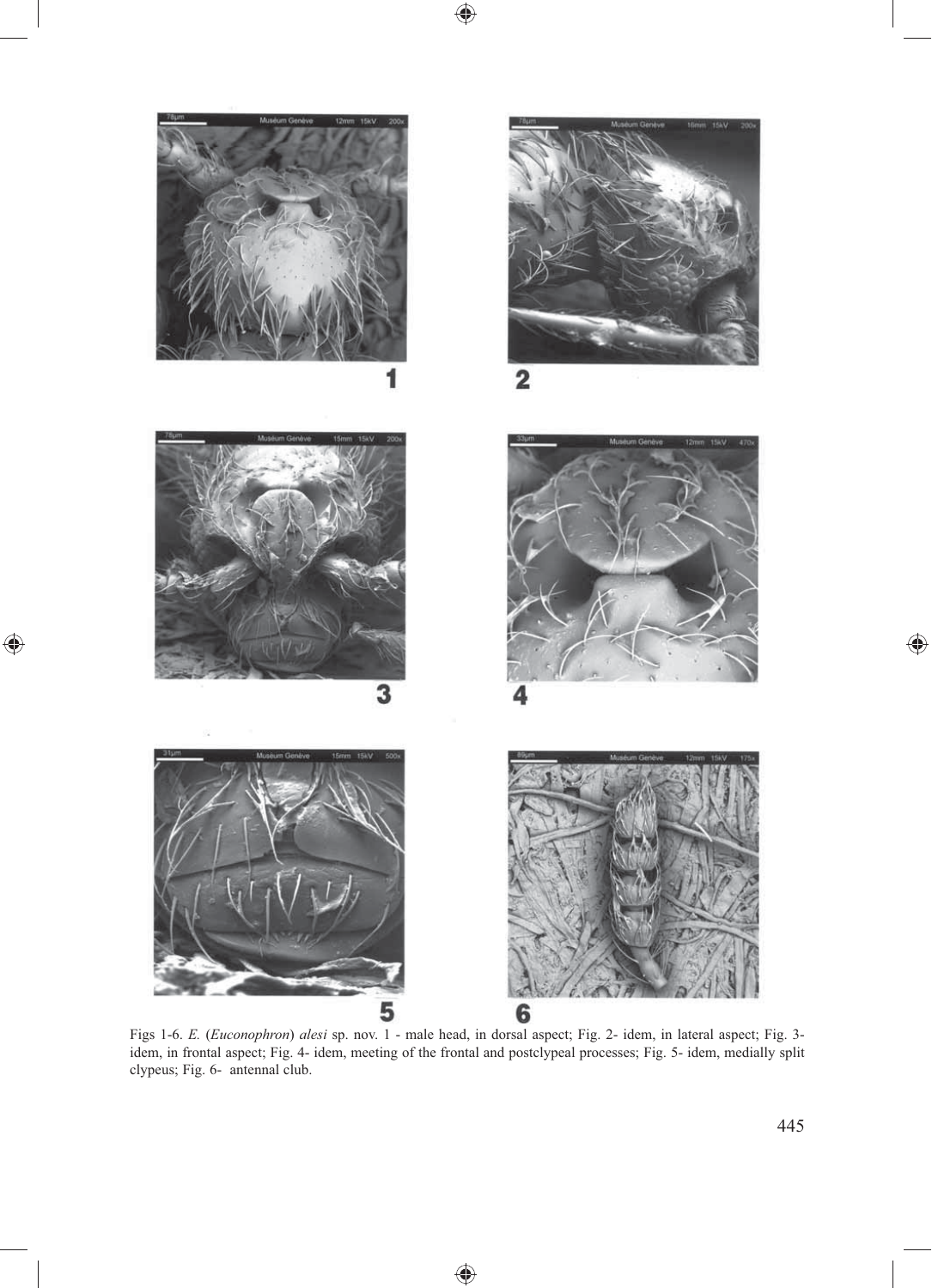10  $0.2$  $11$ 

 $\bigoplus$ 

 $\bigoplus$ 

Figs 7-9. *E. Euconophron alesi* sp. nov. 7- antennomers 6, 7, 8 with clinched connection of antennomere 7 inside the base of 8th antennomere; Fig. 8- base of elytra and pronotum; Fig. 9- toment-free basal foveae; Fig. 10- aedeagus in ventral aspect; 11- aedeagus in lateral aspect.

♠

9

 $\bigoplus$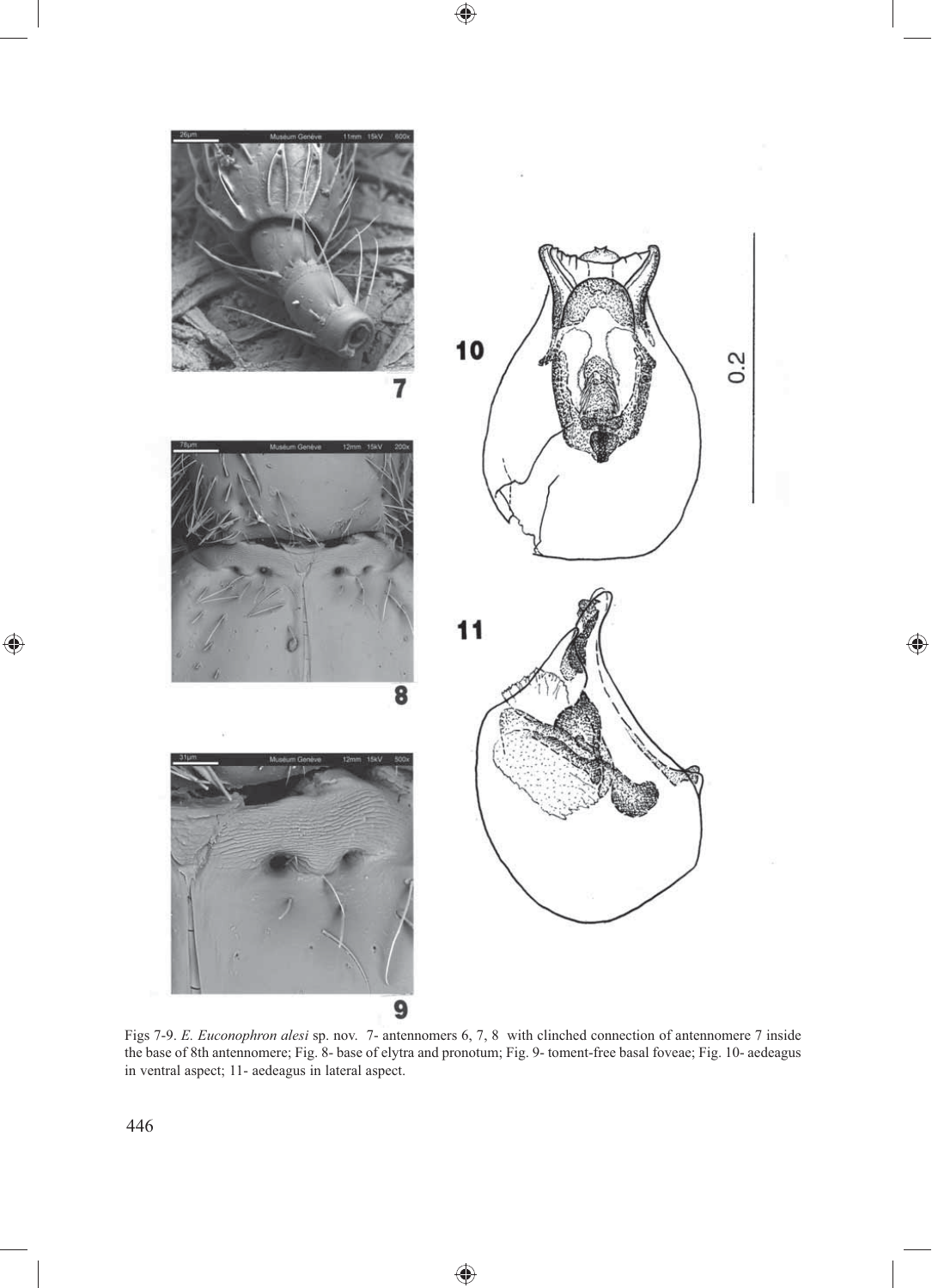segments combined; apical edge surrounding the metacoxae provided with a single range of short setae; intercoxal process short, rounded but notched medially.

⊕

Legs free of marked features, characterized by weakly clavate femora, not distinctly compressed and stick-like tibiae, mesotibial cleaner with a preapical cluster of long setae, and short basal segments of the tarsi (basitarsite) about as long as following segment.

Aedeagus (Figs 10-11) rather compact, with weakly sclerotized basal capsula; apical lamina keeping weakly bifid, but endophallus lacks the paired sclerotized structures and parameres were not identified (possibly lost during the dissection).

Female unknown.

⊕

**Differential diagnoses.** *Euconnus* (*Euconnophron*) *alesi* sp. nov. can be characterised by combination of following external features: four-segmented, sharply defined antennal club; antennomere 7 slender, stalk-like, clinched apically into the base of the segment 8; marked cephalic modifications in male, showing a transverse opening of the cranium provided with deep frontoclypeal cavity recovered by median bump of the frons and by median postclypeal blade directed backward; and by clypeus split medially.

## DISCUSSION

The cranial modifications of *E. alesi* sp. nov. seem present only in male as observed also in several other oriental *Euconnus* (unpublished personal observations), and are not so drastic as in *E. formiciceps* (Vit, 2006) from Thailand, where the marked hypertrophy of the vertex makes to shape the head as hypognatous-like. Nevertheless, the cranial modifications of both species concern the same cranial areas: upper limits of the frons; median frontal area; frontoclypeal area and clypeus. The organisation of the modified cranium is also similar to that seen in the male of *formiciceps* (cf. Vit 2006, Figs 1, 3), as well as the clypeus split in the middle and organised as two independent sclerites.

Aedeagus of *alesi* sp. nov. is not of very clearly characterized type. Its apical lamina satisfies the diagnosis of *Euconophron* but the homology of the internal sac is not clear and the presence of an ostium was hitherto not observed in *Euconophron* Reitter. Some aspects of the *Euconophron* aedeagus were tentatively discussed (Vit 2005 :191), but the aedeagus of the arbitrary chosen type species of the subgenus *Euconophron* - *Scydmaenus promptus*  (Coquerel) can not be diagnose (cf. Remarks),

**Remarks.** The Catalogue of Palaearctic Coleoptera (Davies 2004) retained as valid 14 taxa of *Euconophron* from South Europe and North Africa. The species referred to the genusname *Euconophron* keep still controversial. The subgenus *Euconophron* was erected by Reitter just to distinguish within the genus *Euconnus* Thomson several species absent from the Central European fauna (Fauna Germanica 1909: 226).

The constitutive combination of characters adopted by Reitter for the new subgenus was as follows: humeri well developed, base of elytra wider than pronotal base; pronotal sides more or less rounded and not markedly conical; antennae with well defined four-segmented club; head and pronotum evenly setose; pre-basal transverse depression of pronotum non interrupted on the midline by a keel; antennae lacking secondary sexual characters. The same combination of characters is so frequently incontred worldwide in *Euconnus* that it makes

♠